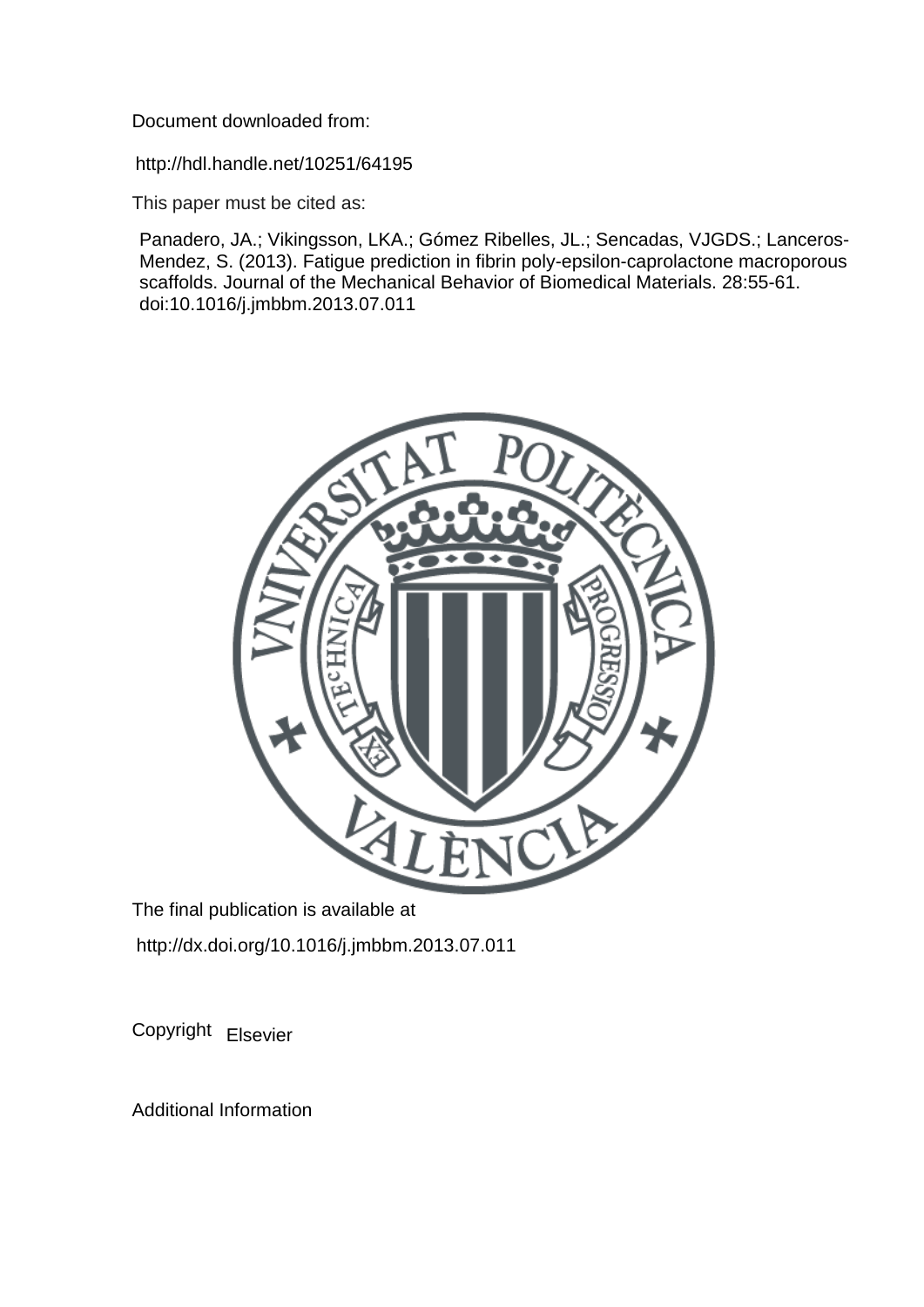# **Fatigue Prediction on Fibrin Poly-ε-caprolactone Macroporous Scaffolds**

J. A. Panadero<sup>1, 2</sup>, L. Vikingsson<sup>2</sup>, J. L. Gomez Ribelles<sup>2,3</sup>, V. Sencadas<sup>1,4</sup>, S. Lanceros-Mendez<sup>1</sup>

<sup>1</sup> Centro/Departamento de Física da Universidade do Minho, Campus de Gualtar, 4710-057 Braga, Portugal.

<sup>2</sup> Center for Biomaterials and Tissue Engineering, Universitat Politècnica de València, Camino de Vera s/n, 46022 Valencia, Spain

<sup>3</sup>Ciber en Bioingeniería, Biomateriales y Nanomedicina (CIBER-BBN), Valencia, Spain

<sup>4</sup> Escola Superior de Tecnologia, Instituto Politécnico do Cávado e do Ave, Campus do IPCA, 4750-810, Barcelos, Portugal.

e-mail: lanceros@fisica.uminho.pt

**Keywords**: polycaprolactone, scaffold, fibrin, fatigue testing.

## **Abstract**

Tissue engineering applications rely on scaffolds that during its service life, either for *in-vivo* or *in vitro* applications, are under mechanical solicitations. The variation of the mechanical condition of the scaffold is strongly relevant for cell culture and has been scarcely addressed. Fatigue life cycle of poly-ε-caprolactone, PCL, scaffolds with and without fibrin as filler of the pore structure were characterized both dry and immersed in liquid water. It is observed that the there is a strong increase from 100 to 500 in the number of loading cycles before collapse in the samples tested in immersed conditions due to the more uniform stress distributions within the samples, the fibrin loading playing a minor role in the mechanical performance of the scaffolds.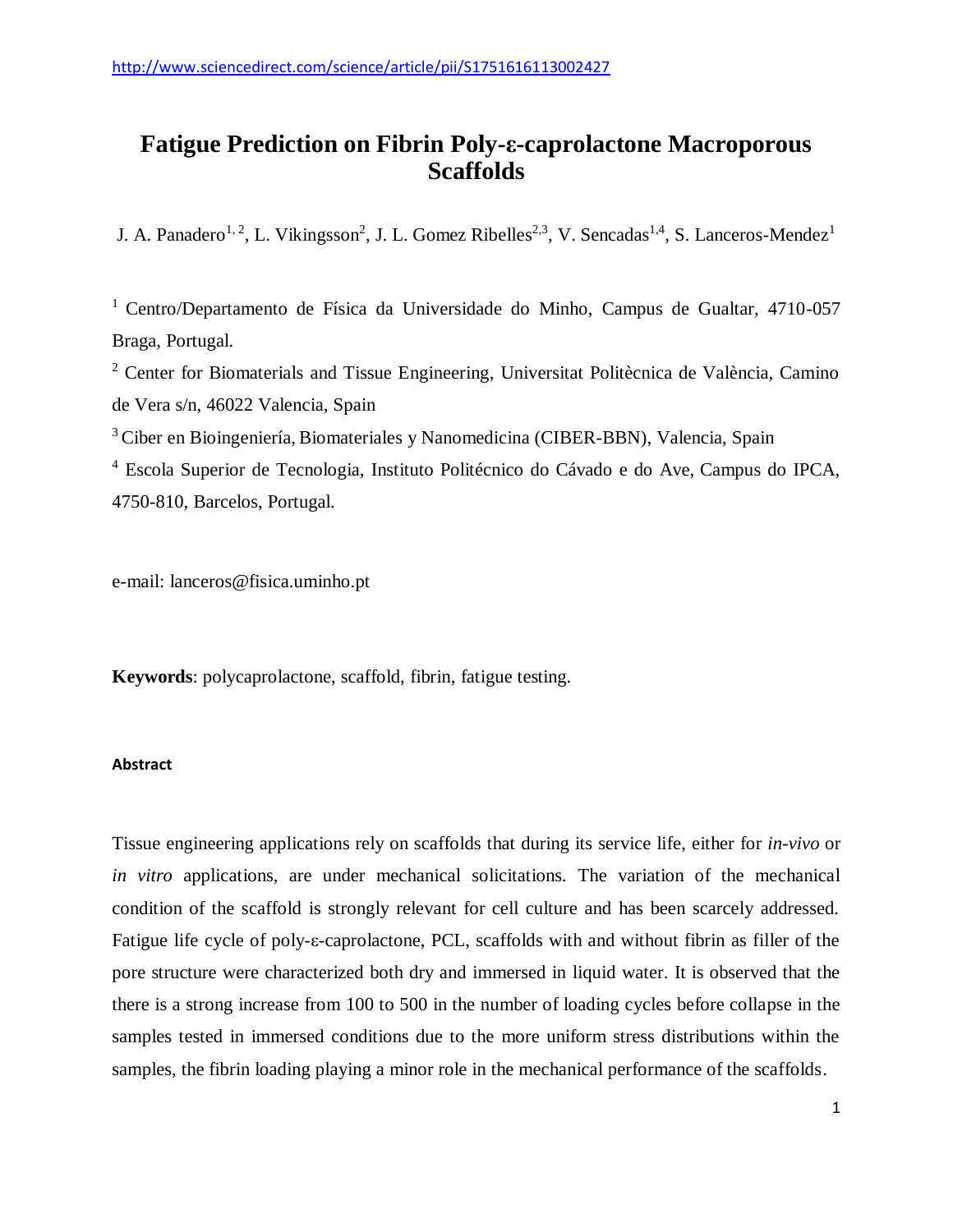## **Introduction**

Tissue engineering has arisen as a therapy for regenerating damaged or diseased tissues. The most common strategy relies in the use of three-dimensional (3D) scaffolds, in combination with a cell source and signaling factors [\(Nerem, 2007\)](#page-15-0). The scaffold should provide the architecture to guide new tissue formation, allowing cell-cell and cell-matrix interactions [\(Chen et al., 2013\)](#page-12-0). In order to achieve this purpose scaffold morphology should have a geometry of interconnected pores to allow cell seeding, proliferation, extracellular matrix (ECM) formation, diffusion of physiological nutrients and removal of metabolic waste products [\(Mikos et al., 1993\)](#page-15-1).

Scaffold mechanical properties are an important issue concerning tissue and biomedical engineering, as in addition to protect the cells when their extracellular matrix is still not developed, they regulate the biomechanical environment that offers stimulatory cues providing a better integration with the surrounding tissue. In particular in the regeneration of musculoskeletal tissues, like cartilage and bone, supported loads provide cues for the right gene expression and synthesis of ECM [\(Huang et al., 2010b;](#page-13-0) [Kelly and Jacobs, 2010;](#page-14-0) [McCullen et al., 2010;](#page-15-2) [Riehl et](#page-15-3)  [al., 2012\)](#page-15-3).

Polymer materials with a wide range of mechanical stiffness and viscoelastic properties can be prepared and polymer scaffolds can be designed to match the mechanical properties of living musculoskeletal tissues [\(Puppi et al., 2010\)](#page-15-4). The evolution of mechanical properties of scaffoldcells culture during culture, due to the formation of synthetized ECM is an important parameter characterizing cell growth and differentiation [\(Khatiwala et al., 2006\)](#page-14-1). The right production of ECM *in vitro* might require to perform culture under dynamic loading conditions. This has been performed by the development of a broad plethora of bioreactors which induce mechanical stimulus in different ways, such as confined or unconfined compression and hydrostatic pressure, among others [\(Knecht et al., 2006;](#page-14-2) [Schulz and Bader, 2007;](#page-16-0) Wong M Fau - [Carter and Carter,](#page-16-1)  [2003\)](#page-16-1). It was found that cyclic applications of these stimuli generally produce higher differentiation responses due to a cascade of signaling events that has been called mechanotransduction [\(Chen et al., 2009;](#page-12-1) [De Croos et al., 2006;](#page-13-1) [Huang et al., 2010a;](#page-13-2) [Mahmoudifar and Doran, 2010\)](#page-14-3).

Prediction of the mechanical behavior, ultimate properties and fatigue resistance of a polymer scaffolds implanted in the host tissue is an important issue that has been addressed insufficiently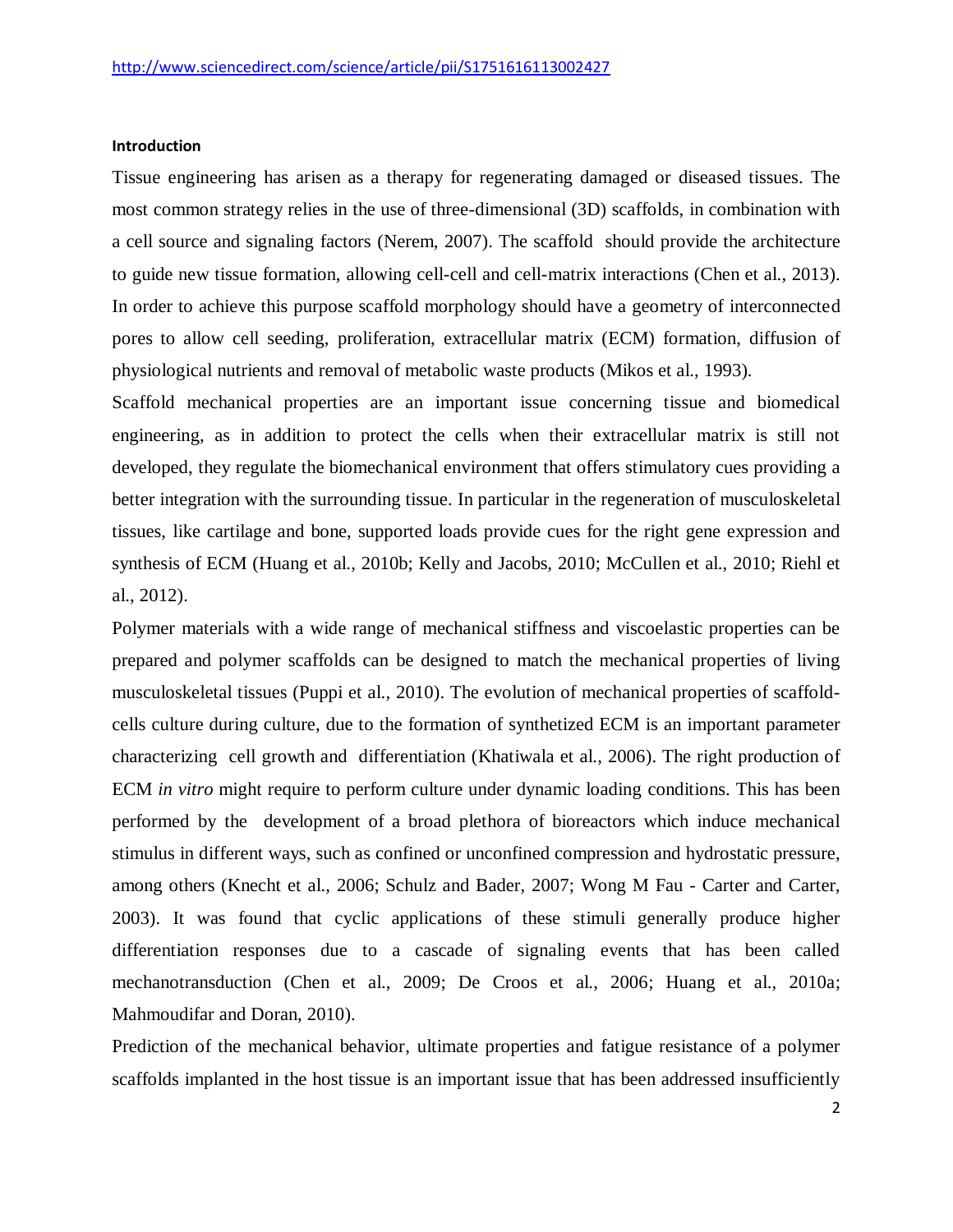in the literature. The properties of the dry scaffold are not representative of that of the scaffold with the pores filled by a growing tissue or simply by a fluid. In dry scaffolds, mechanical properties mainly depend on its inner morphology, in particular pore size, geometry and interconnectivity [\(Spiller et al., 2008\)](#page-16-2). However, in the scaffold immersed in a liquid medium other factors can influence the mechanical properties as well, such as the hydrodynamics and permeability inside the scaffold. Since compressibility of water is low, any factor limiting water permeation through the material is expected to increase apparent scaffold stiffness, in particular under cyclic loading, which means that the influence of liquid media, such as cell culture medium cannot be disregarded. Nevertheless, to our knowledge, only few investigations deal with the description of the mechanical behavior of polymer scaffolds under liquid environment [\(Blasi et al., 2005;](#page-12-2) [Hutmacher et al., 2001\)](#page-13-3) and none under cyclic loading in aqueous media.

The resistance of the material to mechanical fatigue can be influenced by several factors such as mechanical loading history, environmental conditions, polymer composition and to certain aspects of stress-strain constitutive behavior [\(Mars, 2004\)](#page-14-4). Several mathematical models firstly developed to predict metallic materials and composites during load-recovery cycles such as Coffin–Manson, Smith-Watson-Topper (SWT) or Morrow models [\(Ince and Glinka, 2011\)](#page-13-4). Coffin-Manson model is based on the plastic strain range measured by subtracting the elastic strain range from the total strain range from the middle of the mechanical hysterics loop  $(\Delta \varepsilon_t)$ , while SWT model assumes that the fatigue life cycle for any situation of mean stress depends on the product of the maximum stress ( $\sigma_{max}$ ) and  $\Delta \varepsilon_t$  [\(Bourago et al., 2011\)](#page-12-3). Moreover, Morrow developed a model to predict fatigue life cycle of metals based on the plastic strain energy density that can be physically interpreted as the distortion energy associated to the change in shape of a volume element and can be related to failure, in particular under conditions of ductile behavior [\(Morrow, 1965\)](#page-15-5).

Two failure regimes can be identified in thermoplastic materials: the low regime cycle, where the material fails after a low number of cycles and is the main failure mechanism is heat generate during the load-recovery cycle and is called the *thermally dominated domain.* The second regime occurs at high stress and the high cycle regime at low stress, where the polymer can hold out a large number of cycles before failure. In this regime, the observed materials failure is britle of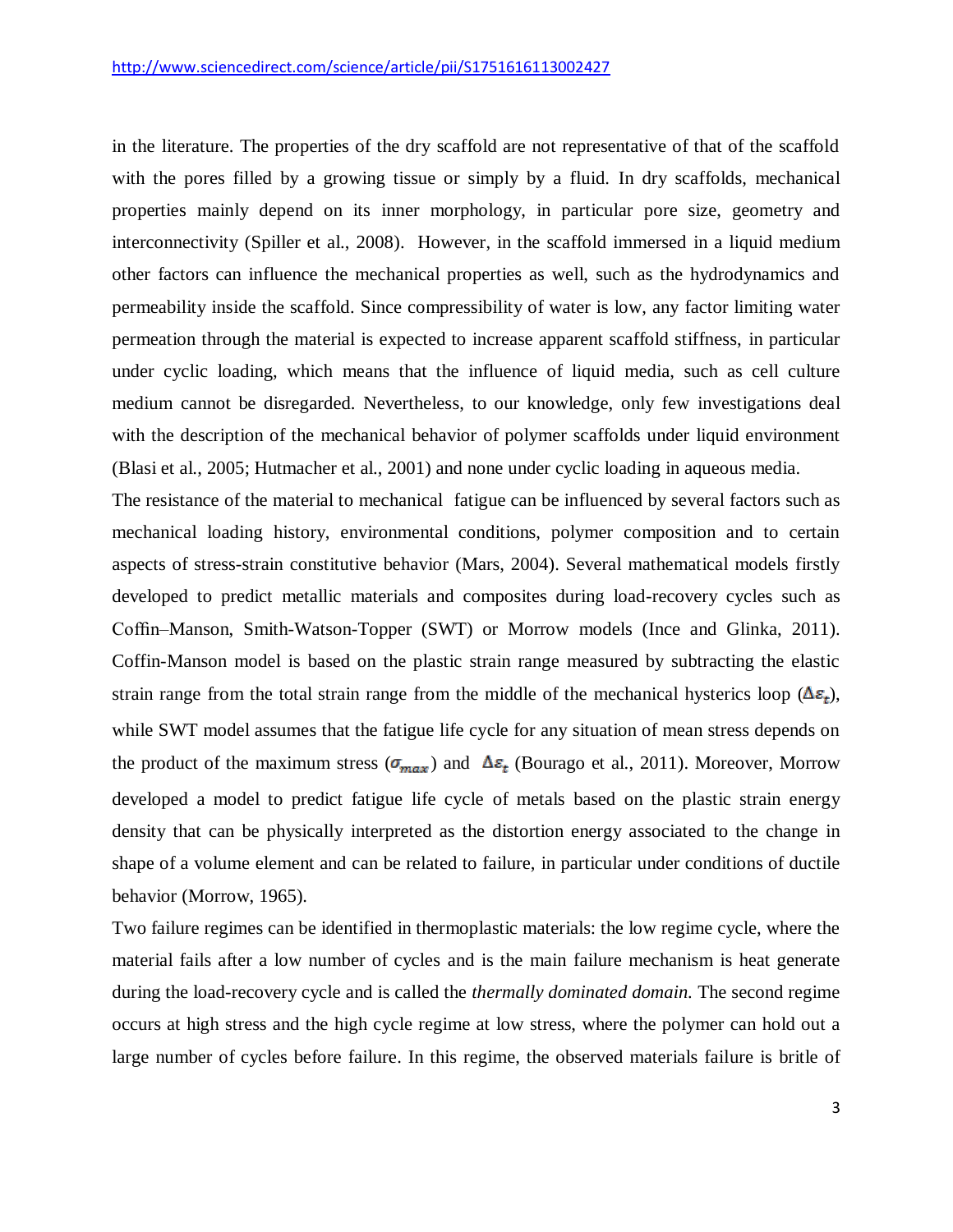nature and only litle energy dissipation is found in the hysteresis loops and is called *mechanically dominated domain* [\(Janssen et al., 2008\)](#page-14-5).

Glassy polymers such polycarbonate, poly(methyl methacrylate) or poly(vinyl chloride) as well as semicrystalline polymers like poly(tetrafluorethylene), poly(oxymethylene) or high density polypropylene, has been reported that failure is due to the thermally dominated domain [\(Janssen](#page-14-5)  [et al., 2008\)](#page-14-5). Fu et al. [\(Fu et al., 2013\)](#page-13-5) reported that compressive strength of bioactive scaffolds decreases with the porosity increase present in the samples. Moreover, fatigue performance of bovine bone during cyclic loading results in a reduction of the elastic modulus and accumulation of residual strain leading to a progressive reduction of fatigue life with increasing stress levels [\(Ganguly et al., 2004\)](#page-13-6).

Scaffold testing in conditions that simulate in some extent the situation during cell culture seems therefore to be an important issue for a correct interpretation of stress transmission to the cells cultured in bioreactors.

*In vivo* ECM provides generally mechanical resistance by the capability of ECM components of retaining water, articular cartilage being a good example [\(Schulz and Bader, 2007\)](#page-16-0). This phenomenon will appear as well in cells cultured *in vitro* inside the pores of the scaffold, seeded alone or encapsulated in fibrin, collagen and others [\(Lee and Mooney, 2001\)](#page-14-6). In the present work, fatigue life cycle of a poly-ε-caprolactone, PCL, scaffold with and without fibrin as filler of the pore structure was characterized both dry and immersed in liquid water; in order to provide some insight in the fatigue behavior of the scaffolds for application in cell cultures under dynamic loading.

#### **Materials and methods**

*Materials:* Poly-ε-caprolactone (PCL, molecular weight of 43-50 kDa) and dioxan were purchased from *Sigma-Aldrich*. Poly(ethyl methacrylate) (PEMA - Elvacite 2043) in the shape of spheres with mean diameter of 200 µm was purchased from *Lucite*. Fibrinogen from human plasma 50-70% protein (≥80% of protein is clottable) and thrombin from human plasma lyophilized powder,  $\geq 2,000$  NIH units/mg protein (E1%/280, 18.3) were purchased from *Sigma-Aldrich* and glutaraldehyde (50 % H2O) was purchased from *Panreac*.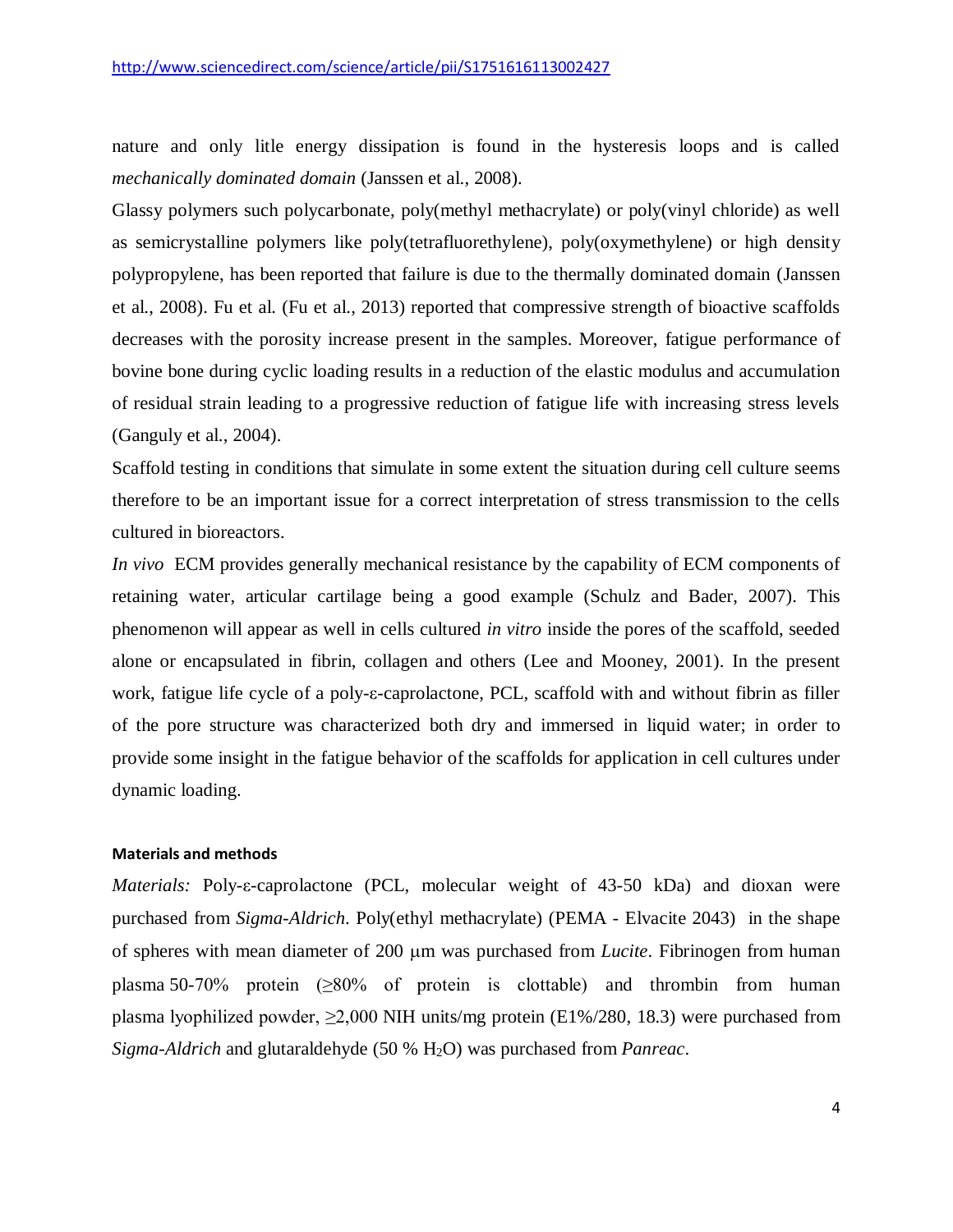*Sample preparation:* PCL was dissolved in dioxan (25% w/v) and this solution was mixed with PEMA microspheres (1:1 w/w). Then, the mixture was placed in Teflon Petri dishes and submerged in liquid nitrogen for a minute. Dioxan was extracted from the frozen plates with ethanol at -  $20<sup>0</sup>C$  for three days, changing ethanol every day. Porogen leaching was performed in ethanol at 40 $\rm{^0C}$  for one day. The porous samples were cut into cylinders with 6 mm diameter and a thickness of approximately of 2 mm. To achieve a complete removal of the porogen, further leaching for each cylinder was performed in ethanol at 40 ºC for nine more days, with daily change of ethanol.

A fibrinogen solution with concentration of 20 μg/ml in saline solution and a thrombin solution of 10 U/ml in TBS with 20 mM of CaCl<sub>2</sub> were prepared. Two chromatography syringes with beveled needles were prepared containing 20 μl of fibrinogen or thrombin solutions each. Finally, both solutions were injected in the PCL scaffold and fibrin was allowed to coagulate for 1 h at 37 <sup>o</sup>C and subsequently kept in distilled water for no more than 24 hours before the tests.

*Characterization:* Sample overall porosity,  $\phi$ , was calculated by weighing the scaffolds after complete filling the pores with ethanol. The sample was sealed in a container under high vacuum in which ethanol was injected. Porosity was determined by:

$$
\phi = \frac{V_p}{V_p + V_{PCL}}
$$

$$
V_p = \frac{(m_w - m_d)}{\rho_{EtOH}}
$$

$$
V_{PCL} = \frac{m_d}{\rho_{PCL}}\tag{1}
$$

where  $m_d$  is the dry weight of the sample,  $m_w$  the weight with the sample filled in ethanol,  $V_p$ the volume of pores,  $V_{PCL}$  the volume occupied by the polymer and  $\rho_{EtOH} = 0.785$  g/cm<sup>3</sup> and  $g/cm<sup>3</sup>$  are the densities of ethanol and PCL at room temperature. Porosity values are the average of 5 measurements.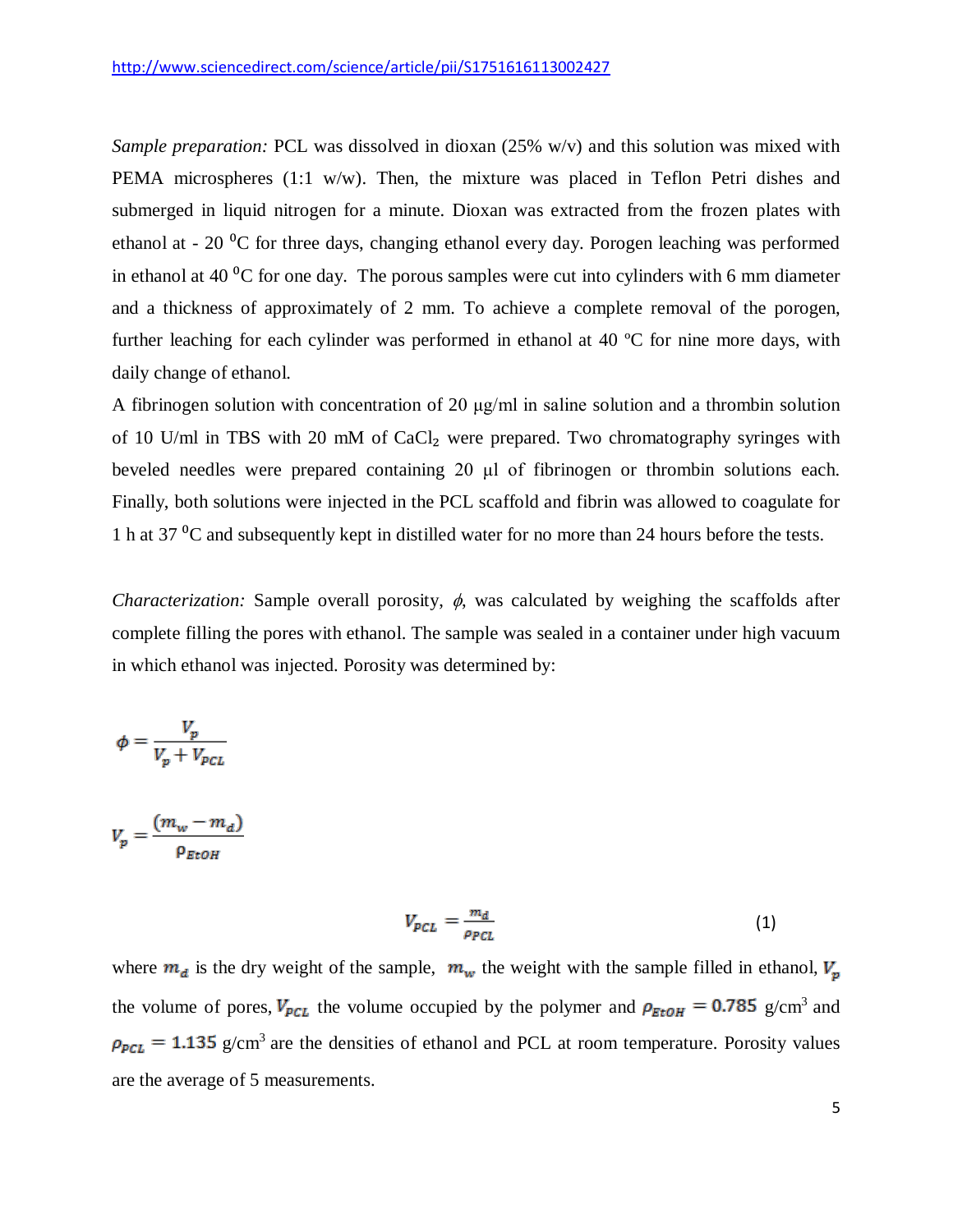Sample microstructure was assessed by scanning electron microscopy. PCL filled with fibrin was fixed with a 2.5% glutaraldehyde (GA) solution for 1 h at 4  $^0C$ . CryoSEM was performed in a *JEOL JSM-5410* equipment. Water was sublimated at 5 kV, -50<sup>o</sup>C for 20 min, and carbonsputtered inside SEM chamber before analyses. PCL pristine samples were coated with a thin gold layer using a sputter coating (*Polaron,* model SC502) and their morphology was analyzed using aforementioned equipment.

Mechanical experiments were performed on cylindrical samples with 6 mm diameter and a height of  $\sim$ 2 mm in a *Shimadzu AG-IS* universal testing machine in compression mode at a test velocity of 1 mm.min<sup>-1</sup> and at room temperature ( $\sim$ 25 °C). In fatigue experiment, samples were submitted at a compressive-strain cycle load up to 1000 cycles (or until material reaches the plastic plateau) at a strain of 15%. Strain deformation was measured by machine cross-head displacement and mechanical stress and strain parameters were obtained on an average of five measurements. The mechanical experiments were performed in dry PCL samples and in PCL and PCL filled with fibrin samples immersed in deionized water. Samples uptake was performed through the injection of water with the help of a chromatography syringe with beveled needles, in a similar process of fibrin filling described above. In order to ensure the maximum uptake, samples were immersed in a water bath and placed in chamber (Vacuum-Temp from Selecta) under vacuum conditions  $(10^{-2} \text{ mmHg})$  until the sample drops to the bottom of the bath, and only these samples were submitted to the mechanical experiments.

#### **Results and Discussion**

The pore architecture of the PCL scaffolds consists in a double porosity: macropores obtained with the porogen spheres with diameters in the order of 200 microns and pores in the order of few microns produced by the freeze extraction technique (Figure 1) that interconnect the bigger ones. This double pore structure allows producing scaffolds with quite high porosity that have been previously proposed for cartilage and bone engineering [\(Gamboa-Martínez et al., 2011;](#page-13-7) [Izal](#page-13-8)  [et al., 2012;](#page-13-8) [Santamaría et al., 2012\)](#page-15-6). Microporosity favors permeability of the scaffold to nutrients and waste products of cell metabolism and can be used to retain different active components [\(Deplaine et al., 2010;](#page-13-9) [Lebourg et al., 2010a;](#page-14-7) [Lebourg et al., 2010b\)](#page-14-8). Nevertheless,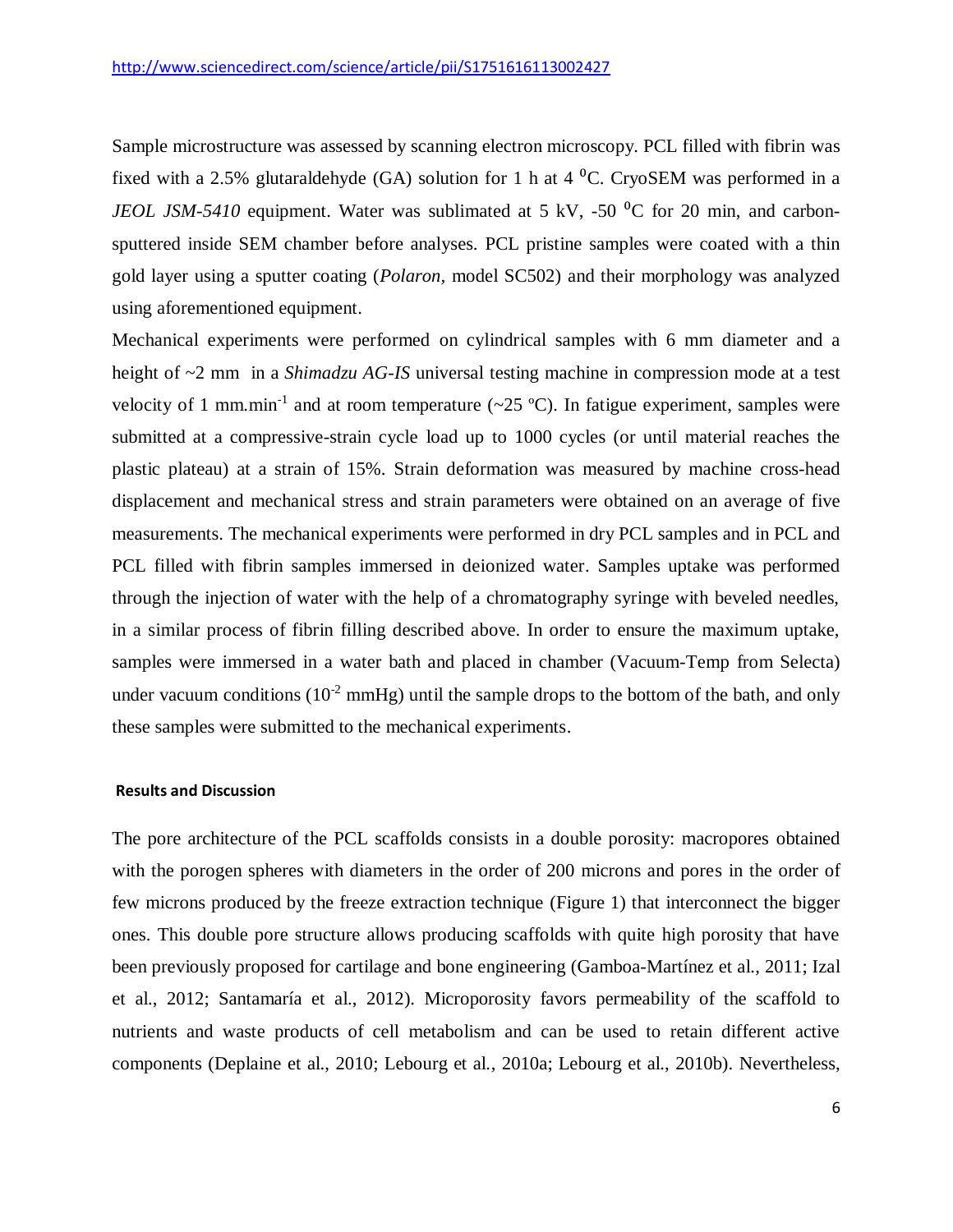the apparent stiffness of the scaffold becomes significantly smaller than in similar sponges lacking microporosity, also used in cartilage engineering [\(Martinez-Diaz et al., 2010;](#page-14-9) [Olmedilla](#page-15-7)  [et al., 2012\)](#page-15-7).





These samples with and without fibrin were submitted to cyclic mechanical loading under compressive mode up to a 15% strain, which is a typical deformation in experiments with bioreactors for chondrogenic differentiation [\(Appelman et al., 2009;](#page-12-4) [Michalopoulos et al., 2012;](#page-15-8) [Nicodemus and Bryant, 2008\)](#page-15-9). Stress-strain curves in 10 consecutive loading-unloading cycles are shown in Figure 2a for the dry sample. The difference between the first and second cycle indicates that some of the PCL trabeculae suffer permanent deformation during the first compression ramp. In successive cycles, the continuous increase of irreversible processes leading to permanent deformation is reflected in a slight decrease of the maximum stress reached in each stress-strain loop (Figure 2c) and in the continuous narrowing of the mechanical hysteresis cycle. It is also worth noticing that dry sample microstructure suffers slightly changes after a few load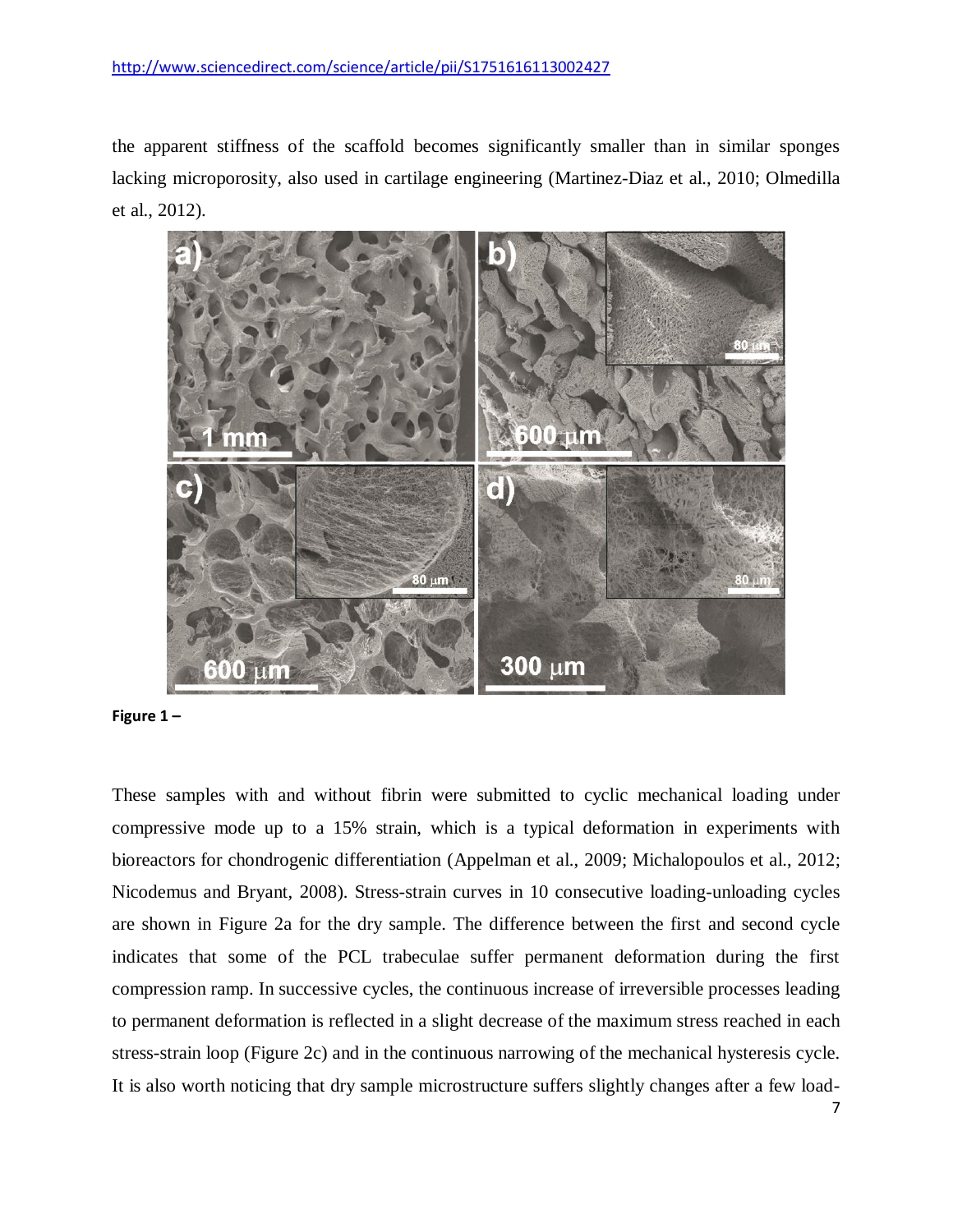recover cycles, being the porous structure more compact (figure 1a and b) and in the case of the PCL filled with fibrin and measured immersed in water, the fibrin fibrillar structure is destroyed (figure 1 c and d). Macropores partially collapse although an interconnected pore structure still remains, with the open macropores presenting a more oval shape. The micropore structure, on the other hand, do not seems to be affected (see the inset in Figure 2b) in this situation.

PCL is quite hydrophobous with a contact angle of  $\sim 92^{\circ}$  [\(Little et al., 2009\)](#page-14-10) and filling the pores of the sponge with water requires the application of high vacuum to extract completely air from the micropores before introducing water. Simultaneous injection of fibrinogen and thrombin solutions into the pores and further coagulation allows producing a fibrin gel homogeneously distributed in the whole pore volume. This gel has a nanofibrillar structure, as observed in CryoSEM (Figure 2c) after sublimating the water from the sample. Filling the pores with fibrin facilitates water diffusion through the scaffold.

The mechanical behavior of the samples immersed in water is quite different to the one obtained for dry PCL scaffolds. Dry samples has a maximum stress almost two times higher than immersed ones, this behavior is probably related to the small amount of water absorbed by the PCL polymer [\(Olmedilla et al., 2012\)](#page-15-7) that consequently act as plasticizer, contributing for material softening (figure 2c).

The shape of the stress-strain plot reveals a larger curvature of the recovery data up to zero strain with respect to the dry sample, indicating a lower permanent deformation and lower contribution of viscoelastic effect (figure 2 a and b). This fact is supported by the SEM images shown in Figure 1d, presenting the macropores nearly unaffected by the mechanical compression experiment. After 10 loading-unloading cycles it was observed that the fibrin starts to lose its characteristic fibrillar structure, suggesting a weak bonding between the fibrin and the PCL scaffold (Figure 1d). The small but continuous decrease of the maximum stress in the successive load-recovery cycles is also apparent in the samples tested in immersion (Figure 2c).

## **Figure 2 –**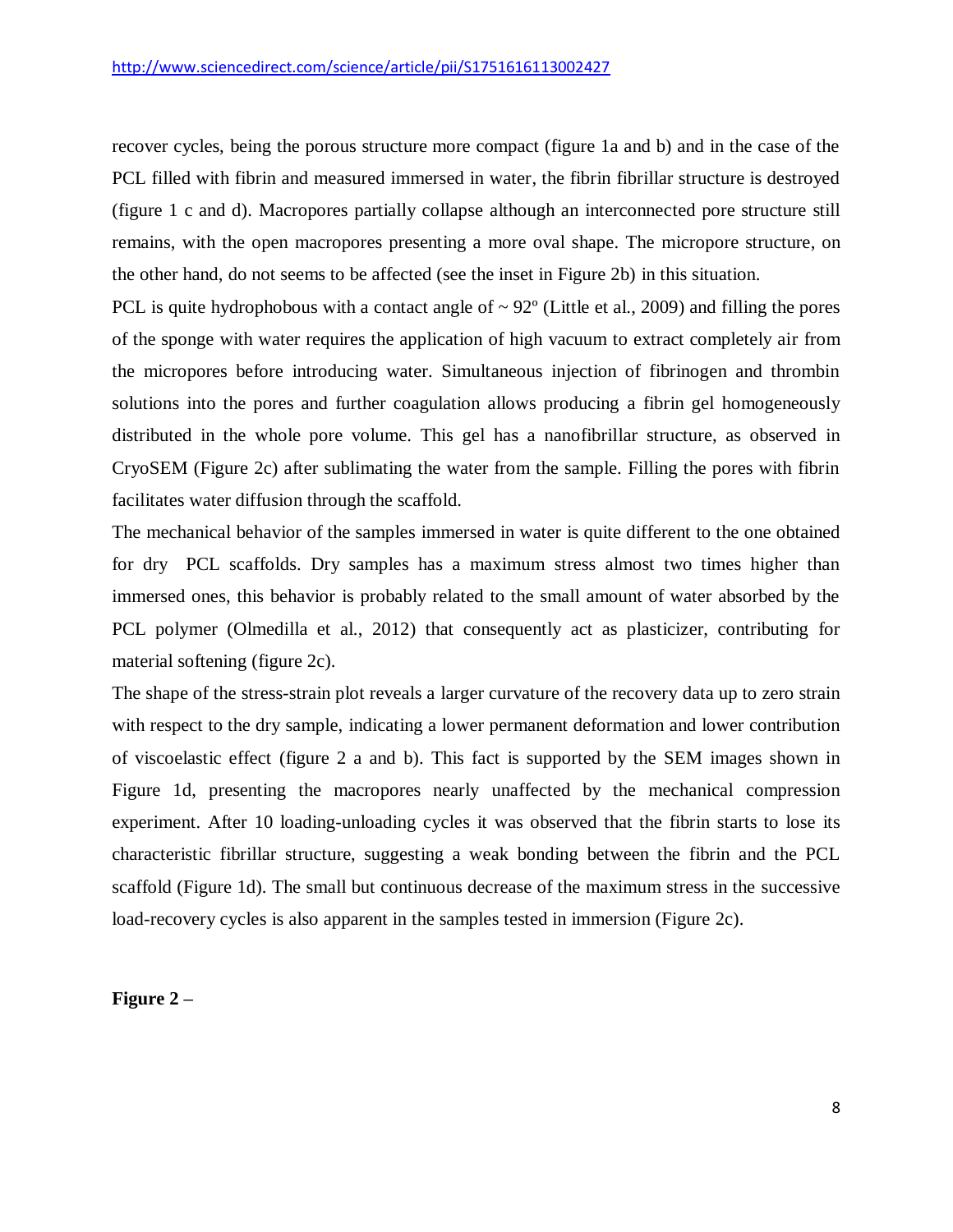#### **Morrow Energy Model: Plastic Strain Energy Density–Life Model**

The plastic strain energy density can be physically interpreted as distortion energy associated to the change in shape of a volume element and related to permanent deformation, particularly under conditions of ductile behavior. It can be evaluated as the inner area  $(W_n)$  of the stressstrain hysteresis loop for a compressive experiments. Morrow's model describes fatigue behavior in terms of the plastic strain energy density [\(Kanchanomai and Mutoh, 2004\)](#page-14-11):

$$
N_f^m W_p = C \tag{2}
$$

where,  $W_p$  is the overall equivalent behavior similar to plastic strain energy density,  $N_f$  is the fatigue life, and  $\boldsymbol{m}$  and  $\boldsymbol{C}$  are the fatigue exponent and coefficient, respectively.

Mechanical behavior obtained for dry PCL and immersed PCL with fibrin samples submitted to compressive strain load is presented in figure 3. The plot of Figure 3, shows that Morrow's model can predict with accuracy the decrease of the overall equivalent behavior similar to plastic strain energy of PCL scaffolds at least up to 100 deformation cycles. The experimental results were fitted to equation (2) to characterize material behavior to the mechanical cycle loading before collapse of the samples. The calculated lines are also represented in Figure 3 together with the experimental data and fitting parameters are presented in table 1. It is observed a general decrease of the fatigue exponent and coefficient for the samples immersed in deionized water with and without fibrin with respect to the sample tested under dry conditions (table 1). Moreover, the  $m$  value found for the immersed PCL and immersed PCL with fibrin are quite similar, which suggests that the main contribution for samples mechanical performance is given by water. Deviation from the straight line predicted by Morrow's equation is considered the fatigue failure criterion [\(Kanchanomai and Mutoh, 2004\)](#page-14-11). It was observed that dry PCL stops to follow the mechanical loading cycle after 100 cycles, which means that the sample takes more time to recover to the initial position ( $\varepsilon = 0$ %) then the uncompressing loading speed. Finally, samples that were immersed in water (with and without fibrin) seems to deviate from Morrow's straight line after 500 cycles each means that the polymer scaffold reached to the plastic plateau, giving origin to a permanent material deformation. This behavior reflects the relevant role of the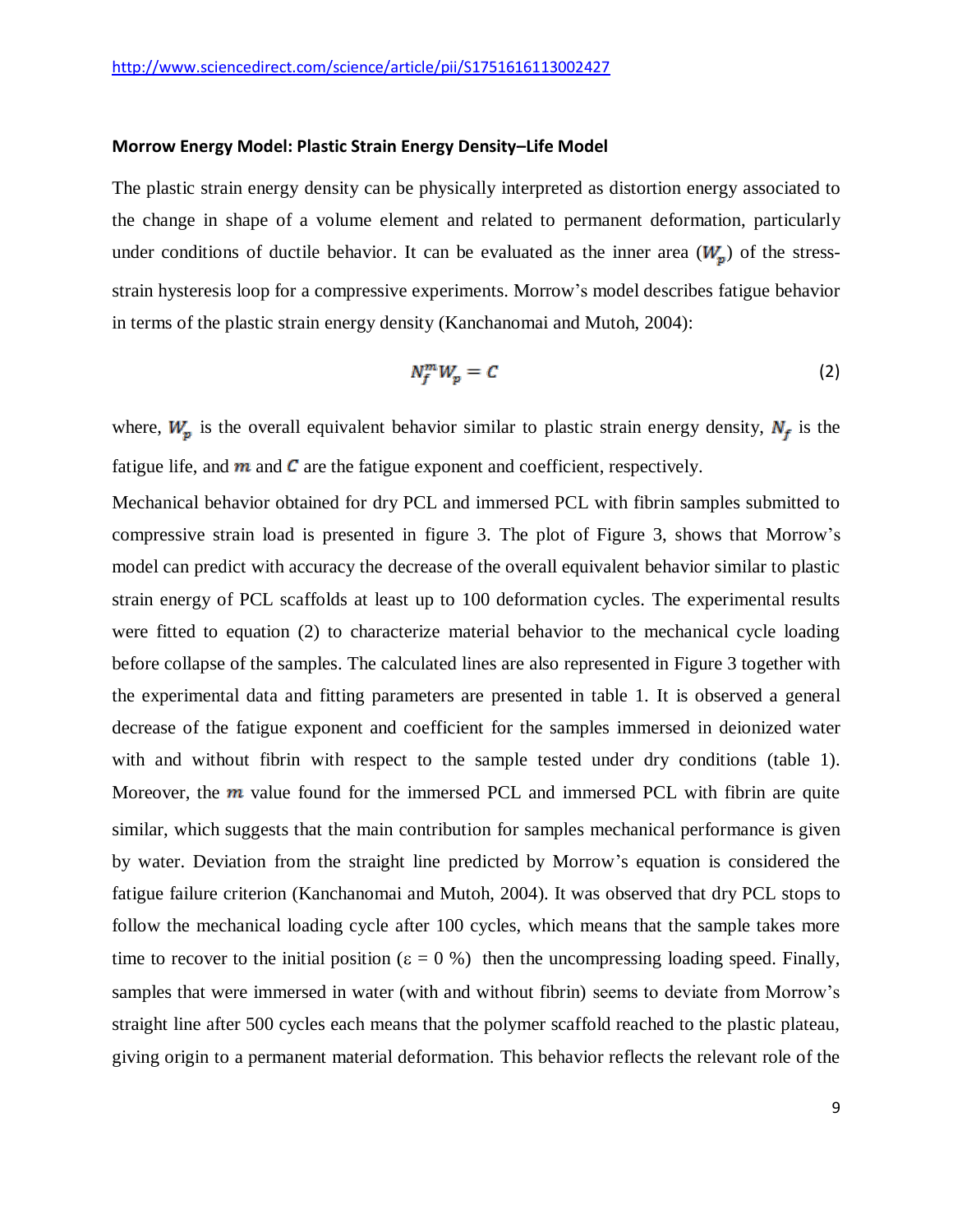aqueous filling in the of PCL scaffolds mechanical behavior, promoting a homogeneous distribution of the applied mechanical stress and diminishing stress concentration in the PCL trabeculae and work as a plasticizer, hich is the main reason for the premature collapse of the dry scaffold.

**Figure 3 –**

## **Table 1:**

Based on the experimental data and in the fitting parameters obtained from Morrow's model (table 1), mechanical performance to mechanical cycle behavior was calculated and compared to the experimental results. The calculated number of cycles to reach scaffolds plastic deformation for the different samples are plotted *vs* the experimental load-recovery cycles (figure 4). In this figure, perfect correlation would be represented by data points lying on the solid diagonal line, and when the experimental data deviates more than 10 % from the theoretical line (Morrow's model prediction) (Kanchanomai and Mutoh, 2004). It is clear from figure 4 that Morrow´s mathematical model can successfully predict the load recovery cycles behavior of dry and immersed PCL specimens, with and without fibrin. Further, it is possible to observe that the main contribution for the increase of number of cycles before permanent deformation of PCL scaffolds is due to the presence of water that occupies the scaffolds, promoting a uniform distribution of the applied stress along the sample and not only localized in the trabeculae PCL and work as a plasticizer. When the porous scaffold is filled with air, local distribution of the stress mainly in the sample walls occurs and due to the porous nature of the scaffolds and the different geometry and dimensions of the pore walls (figure 1), a heterogeneous distribution of the applied mechanical stress occurs that leads to the collapse of the structure after 100 cycles, whereas for the sample immersed in water, mechanical stability is strongly increases up to 500 cycles. Is the balance between the homogeneous distribution of the mechanical stress and the plasticizer effect promoted by water that are in the origin of better mechanical performance of PCL scaffolds.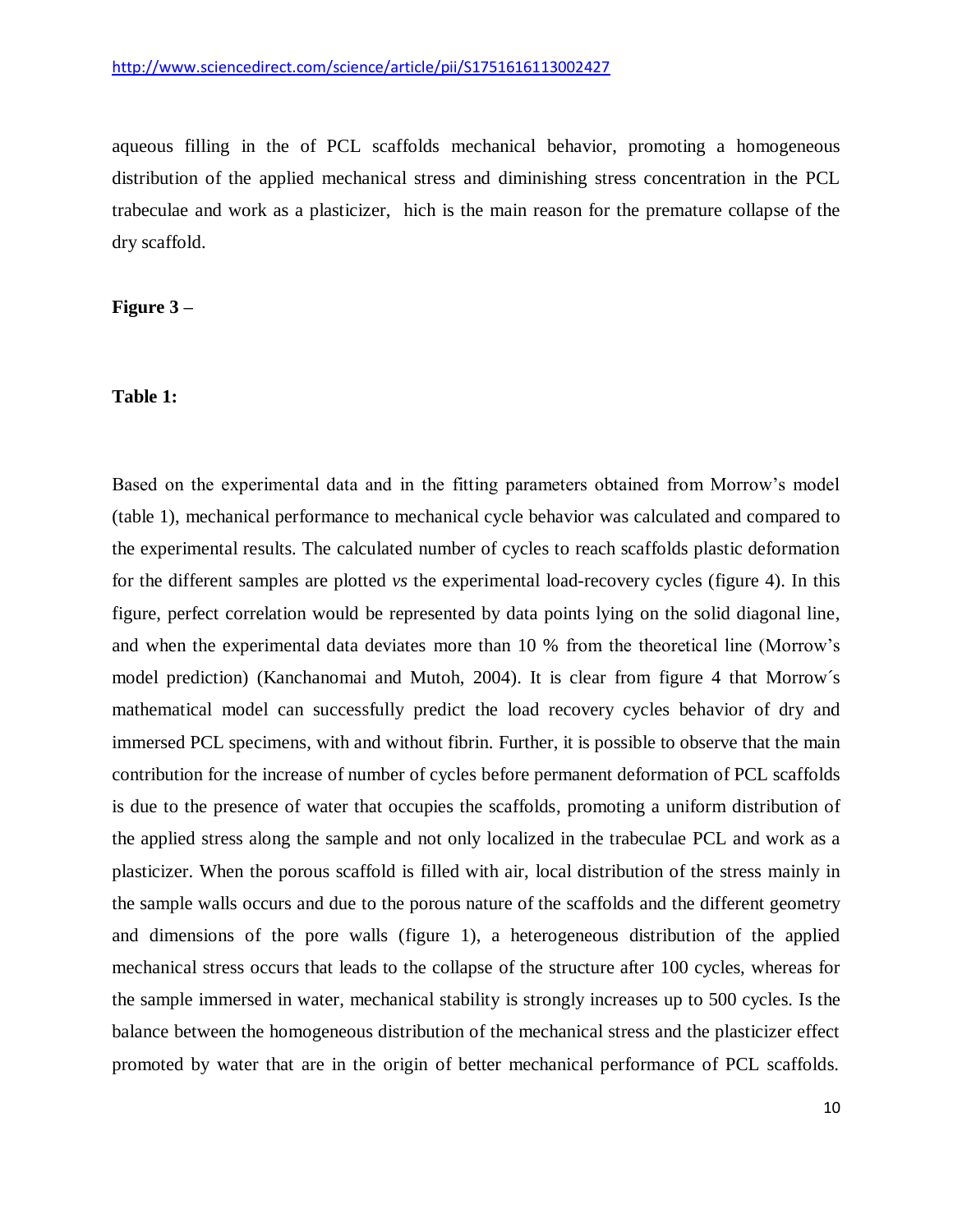#### <http://www.sciencedirect.com/science/article/pii/S1751616113002427>

Finally, fibrin is commonly used as an extracellular matrix and in this work, the use of fibrin was to ensure the effect of this material in the mechanical performance of PCL scaffolds. It was observed that fibrin does not have a strong bonding to the scaffold and acts mainly as a plasticizer, especially for first cycles, contributing for sample softening.



## **Figure 4 –**

#### **Conclusions**

The mechanical stability of the scaffold is strongly important for tissue engineering applications and, in particular, in situations in which mechanical solicitations are applied. Fatigue life cycle of poly-ε-caprolactone scaffolds has been studied both with and without fibrin as filler of the pore structure and under dry and immersed in liquid water conditions. It has been proven that collapse of the samples occur after 100 cycles under dry conditions and the number of cycles increase to 500 i in the samples tested in immersed conditions. This fact is due to the more uniform stress distributions within the samples when the samples filled with water. It is also observed that the fibrin loading does not play a relevant role in the mechanical performance of the scaffolds.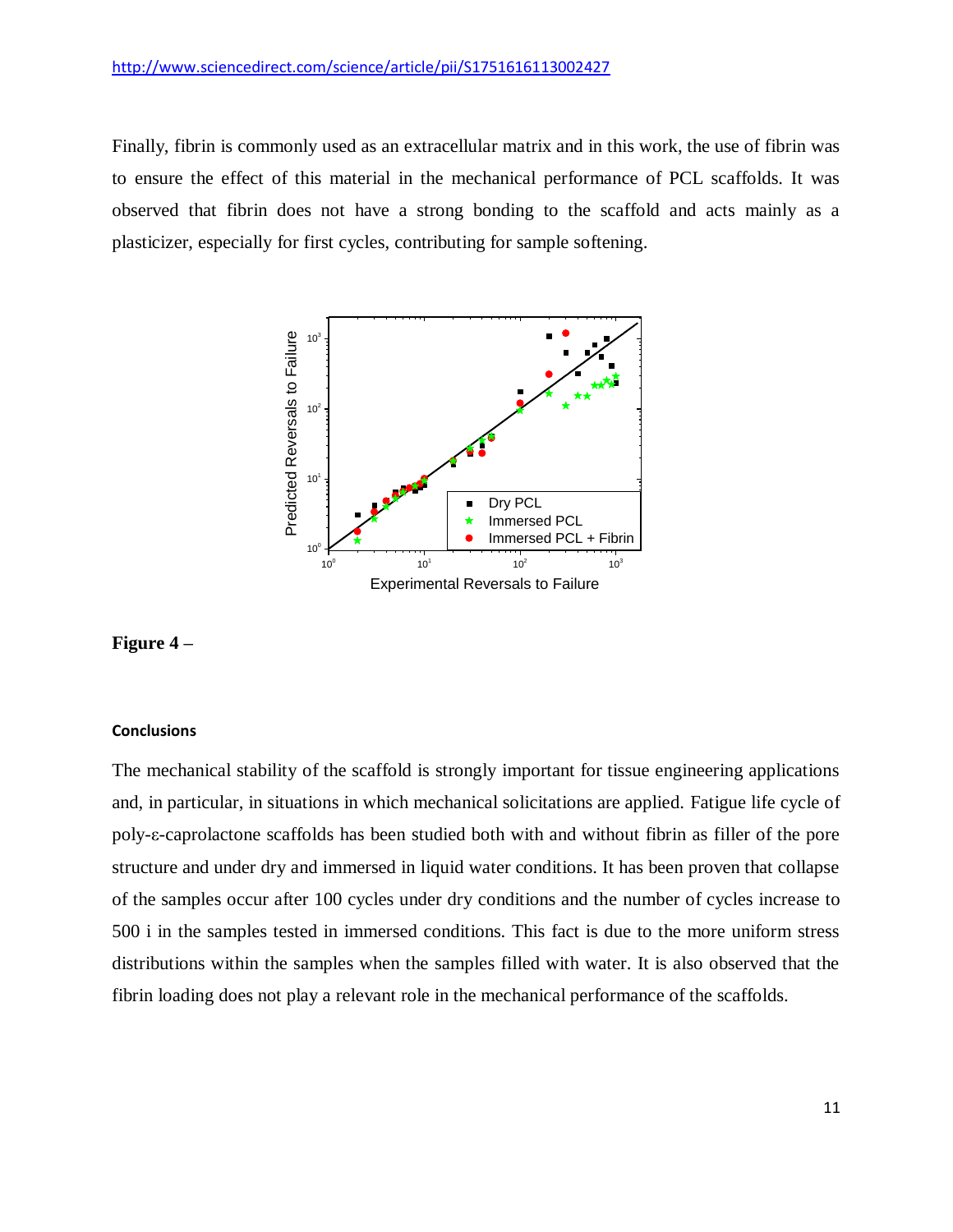## **Acknowledgments**

This work is funded by FEDER funds through the "Programa Operacional Factores de Competitividade – COMPETE" and by national funds arranged by FCT- Fundação para a Ciência e Tecnologia, project references NANO/NMed-SD/0156/2007, PTDC/CTM-NAN/112574/2009 and PEST-C/FIS/UI607/2011. The authors also thank support from the COST Action MP1003, 2010 'European Scientific Network for Artificial Muscles'. JAP and VS thank the FCT for the SFRH/BD/64586/2009/ and SFRH/BPD/63148/2009 grants, respectively. JLGR acknowledge the support of the Spanish Ministry of Science and Innovation through project No. MAT2010-21611-C03-01 (including the FEDER financial support). CIBER-BBN is an initiative funded by the VI National R&D&i Plan 2008-2011, Iniciativa Ingenio 2010, Consolider Program, CIBER Actions and financed by the Instituto de Salud Carlos III with assistance from the European Regional Development Fund.

#### **References**

<span id="page-12-4"></span>Appelman, T.P., Mizrahi, J., Elisseeff, J.H., Seliktar, D., 2009. The differential effect of scaffold composition and architecture on chondrocyte response to mechanical stimulation. Biomaterials 30, 518-525.

<span id="page-12-2"></span>Blasi, P., D'Souza, S.S., Selmin, F., DeLuca, P.P., 2005. Plasticizing effect of water on poly(lactide-co-glycolide). Journal of controlled release : official journal of the Controlled Release Society 108, 1-9.

<span id="page-12-3"></span>Bourago, N.G., Zhuravlev, A.B., Nikitin, I.S., 2011. Models of multiaxial fatigue fracture and service life estimation of structural elements. Mech. Solids 46, 828-838.

<span id="page-12-1"></span>Chen, A., Chitta, R., Chang, D., Amanullah, A., 2009. Twenty-four well plate miniature bioreactor system as a scale-down model for cell culture process development. Biotechnol Bioeng 102, 148-160.

<span id="page-12-0"></span>Chen, Q., Liang, S., Thouas, G.A., 2013. Elastomeric biomaterials for tissue engineering. Progress in Polymer Science 38, 584-671.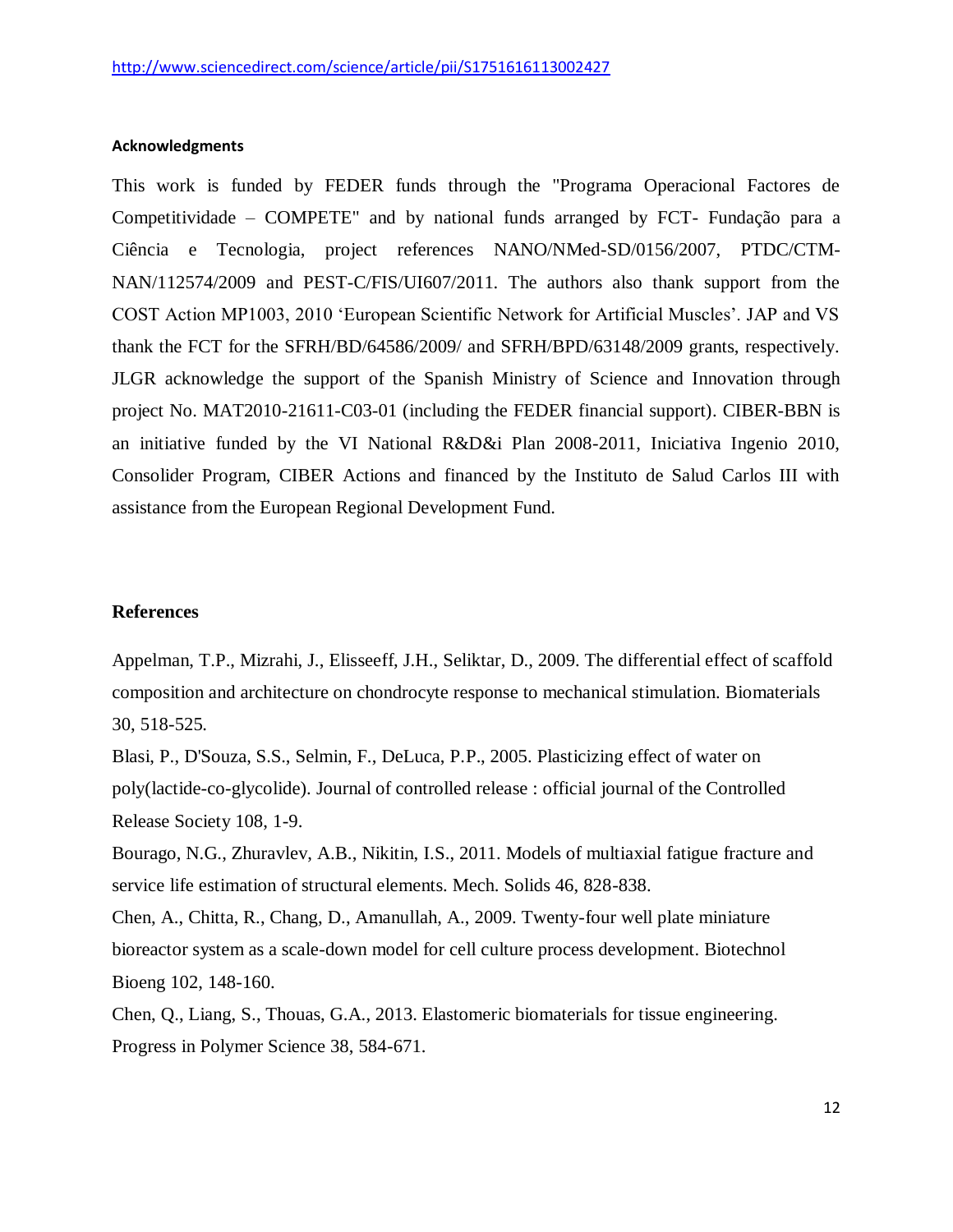<span id="page-13-1"></span>De Croos, J.N., Dhaliwal, S.S., Grynpas, M.D., Pilliar, R.M., Kandel, R.A., 2006. Cyclic compressive mechanical stimulation induces sequential catabolic and anabolic gene changes in chondrocytes resulting in increased extracellular matrix accumulation. Matrix biology : journal of the International Society for Matrix Biology 25, 323-331.

<span id="page-13-9"></span>Deplaine, H., Ribelles, J.L.G., Ferrer, G.G., 2010. Effect of the content of hydroxyapatite nanoparticles on the properties and bioactivity of poly(l-lactide) – Hybrid membranes. Composites Science and Technology 70, 1805-1812.

<span id="page-13-5"></span>Fu, Q., Saiz, E., Rahaman, M.N., Tomsia, A.P., 2013. Toward Strong and Tough Glass and Ceramic Scaffolds for Bone Repair. Advanced Functional Materials, n/a-n/a.

<span id="page-13-7"></span>Gamboa-Martínez, T.C., Gómez Ribelles, J.L., Gallego Ferrer, G., 2011. Fibrin coating on poly (L-lactide) scaffolds for tissue engineering. Journal of Bioactive and Compatible Polymers 26, 464-477.

<span id="page-13-6"></span><span id="page-13-2"></span>Ganguly, P., Moore, T.L.A., Gibson, L.J., 2004. A Phenomenological Model for Predicting Fatigue Life in Bovine Trabecular Bone. Journal of Biomechanical Engineering 126, 330-339. Huang, A.H., Farrell, M.J., Kim, M., Mauck, R.L., 2010a. Long-term dynamic loading improves the mechanical properties of chondrogenic mesenchymal stem cell-laden hydrogel. European cells & materials 19, 72-85.

<span id="page-13-0"></span>Huang, A.H., Farrell, M.J., Mauck, R.L., 2010b. Mechanics and mechanobiology of mesenchymal stem cell-based engineered cartilage. J Biomech 43, 128-136.

<span id="page-13-3"></span>Hutmacher, D.W., Schantz, T., Zein, I., Ng, K.W., Teoh, S.H., Tan, K.C., 2001. Mechanical properties and cell cultural response of polycaprolactone scaffolds designed and fabricated via fused deposition modeling. J Biomed Mater Res 55, 203-216.

<span id="page-13-8"></span><span id="page-13-4"></span>Ince, A., Glinka, G., 2011. A modification of Morrow and Smith–Watson–Topper mean stress correction models. Fatigue & Fracture of Engineering Materials & Structures 34, 854-867. Izal, I., Aranda, P., Sanz-Ramos, P., Ripalda, P., Mora, G., Granero-Molto, F., Deplaine, H., Gomez-Ribelles, J.L., Ferrer, G.G., Acosta, V., Ochoa, I., Garcia-Aznar, J.M., Andreu, E.J., Monleon-Pradas, M., Doblare, M., Prosper, F., 2012. Culture of human bone marrow-derived mesenchymal stem cells on of poly(L: -lactic acid) scaffolds: potential application for the tissue engineering of cartilage. Knee surgery, sports traumatology, arthroscopy : official journal of the

ESSKA.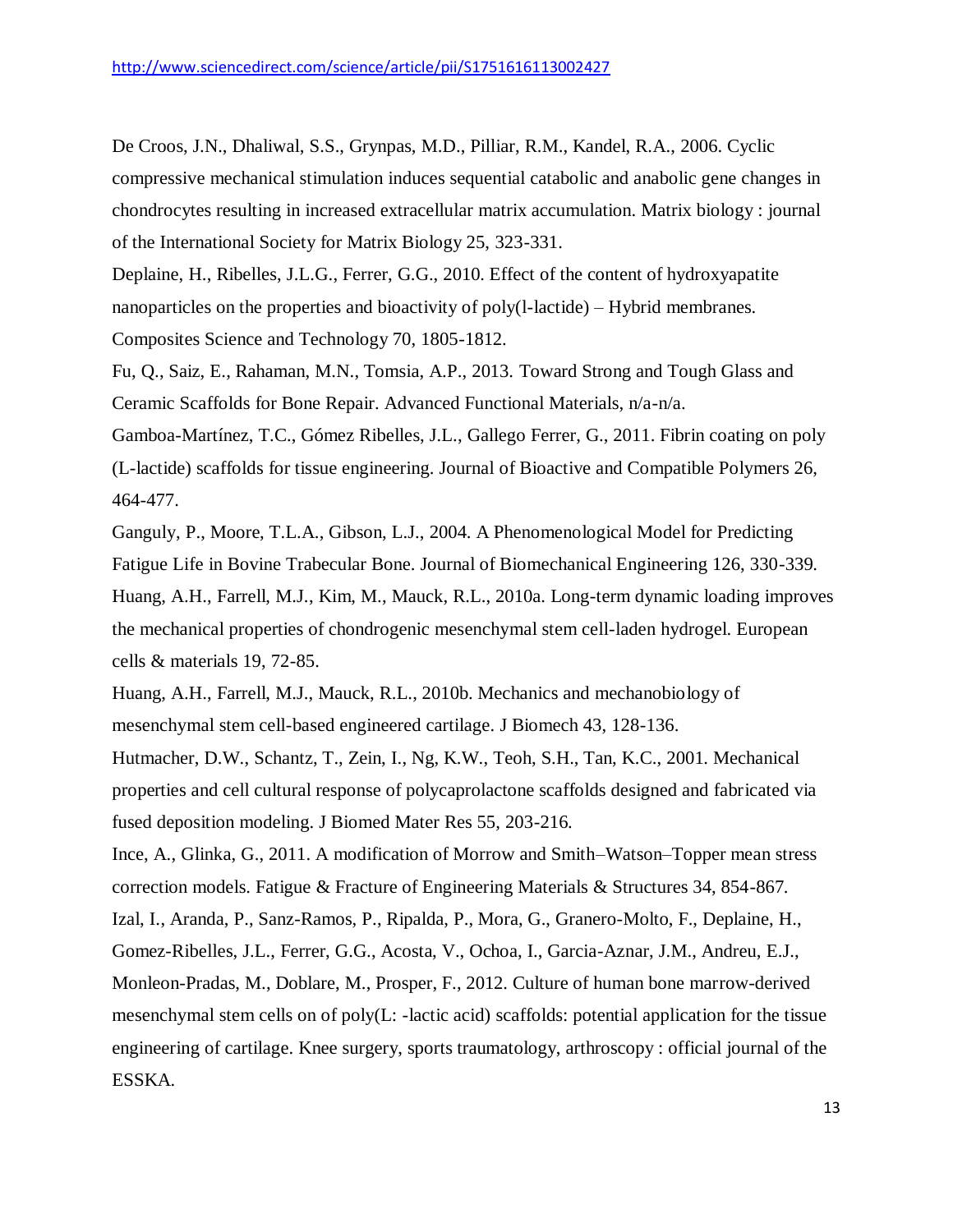<span id="page-14-11"></span><span id="page-14-5"></span>Janssen, R.P.M., de Kanter, D., Govaert, L.E., Meijer, H.E.H., 2008. Fatigue Life Predictions for Glassy Polymers: A Constitutive Approach. Macromolecules 41, 2520-2530. Kanchanomai, C., Mutoh, Y., 2004. Low-cycle fatigue prediction model for pb-free solder 96.5Sn-3.5Ag. Journal of Elec Materi 33, 329-333.

<span id="page-14-0"></span>Kelly, D.J., Jacobs, C.R., 2010. The role of mechanical signals in regulating chondrogenesis and osteogenesis of mesenchymal stem cells. Birth Defects Res C Embryo Today 90, 75-85.

<span id="page-14-1"></span>Khatiwala, C.B., Peyton, S.R., Putnam, A.J., 2006. Intrinsic mechanical properties of the extracellular matrix affect the behavior of pre-osteoblastic MC3T3-E1 cells. American Journal of Physiology - Cell Physiology 290, C1640-C1650.

<span id="page-14-2"></span>Knecht, S., Vanwanseele, B., Stussi, E., 2006. A review on the mechanical quality of articular cartilage - implications for the diagnosis of osteoarthritis. Clinical biomechanics (Bristol, Avon) 21, 999-1012.

<span id="page-14-7"></span>Lebourg, M., Suay Anton, J., Gomez Ribelles, J.L., 2010a. Hybrid structure in PCL-HAp scaffold resulting from biomimetic apatite growth. Journal of materials science. Materials in medicine 21, 33-44.

<span id="page-14-8"></span>Lebourg, M., Suay Antón, J., Gomez Ribelles, J.L., 2010b. Characterization of calcium phosphate layers grown on polycaprolactone for tissue engineering purposes. Composites Science and Technology 70, 1796-1804.

<span id="page-14-6"></span>Lee, K.Y., Mooney, D.J., 2001. Hydrogels for Tissue Engineering. Chemical Reviews 101, 1869-1880.

<span id="page-14-10"></span>Little, U., Buchanan, F., Harkin-Jones, E., Graham, B., Fox, B., Boyd, A., Meenan, B., Dickson, G., 2009. Surface modification of poly(ε-caprolactone) using a dielectric barrier discharge in atmospheric pressure glow discharge mode. Acta Biomater 5, 2025-2032.

<span id="page-14-3"></span>Mahmoudifar, N., Doran, P.M., 2010. Chondrogenic differentiation of human adipose-derived stem cells in polyglycolic acid mesh scaffolds under dynamic culture conditions. Biomaterials 31, 3858-3867.

<span id="page-14-4"></span>Mars, W.V., 2004. Factors that affect the fatigue life of a rubber: a literature survey. Journal of Rubber Chemistry and Technology 77, 391-412.

<span id="page-14-9"></span>Martinez-Diaz, S., Garcia-Giralt, N., Lebourg, M., Gomez-Tejedor, J.A., Vila, G., Caceres, E., Benito, P., Pradas, M.M., Nogues, X., Ribelles, J.L., Monllau, J.C., 2010. In vivo evaluation of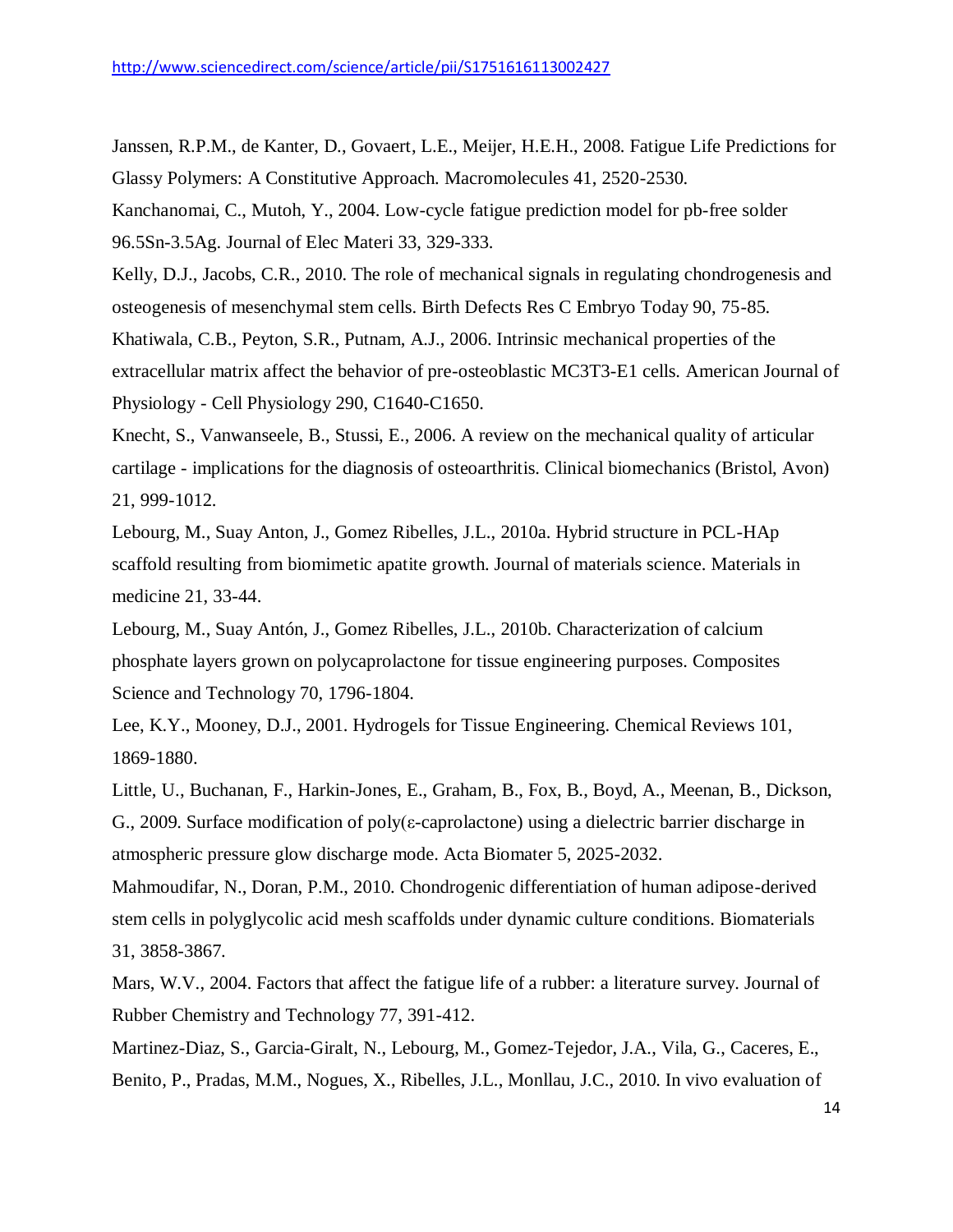3-dimensional polycaprolactone scaffolds for cartilage repair in rabbits. The American journal of sports medicine 38, 509-519.

<span id="page-15-8"></span><span id="page-15-2"></span>McCullen, S.D., Haslauer, C.M., Loboa, E.G., 2010. Musculoskeletal mechanobiology: interpretation by external force and engineered substratum. J Biomech 43, 119-127. Michalopoulos, E., Knight, R.L., Korossis, S., Kearney, J.N., Fisher, J., Ingham, E., 2012. Development of methods for studying the differentiation of human mesenchymal stem cells under cyclic compressive strain. Tissue engineering. Part C, Methods 18, 252-262. Mikos, A.G., Sarakinos, G., Lyman, M.D., Ingber, D.E., Vacanti, J.P., Langer, R., 1993. Prevascularization of porous biodegradable polymers. Biotechnol Bioeng 42, 716-723. Morrow, J.D., 1965. Internal Friction, Damping, and Cyclic Plasticity, ASTM-STP 378, Philadelphia.

<span id="page-15-5"></span><span id="page-15-1"></span><span id="page-15-0"></span>Nerem, R.M., 2007. Chapter Two - The challenge of imitating nature, in: Robert, L., Robert, L., Joseph VacantiA2 - Robert Lanza, R.L., Joseph, V. (Eds.), Principles of Tissue Engineering (Third Edition). Academic Press, Burlington, pp. 7-14.

<span id="page-15-9"></span><span id="page-15-7"></span>Nicodemus, G.D., Bryant, S.J., 2008. The role of hydrogel structure and dynamic loading on chondrocyte gene expression and matrix formation. Journal of Biomechanics 41, 1528-1536. Olmedilla, M.P., Lebourg, M., Ivirico, J.E., Nebot, I., Giralt, N.G., Ferrer, G.G., Soria, J., Ribelles, J.G., 2012. In vitro 3D culture of human chondrocytes using modified epsiloncaprolactone scaffolds with varying hydrophilicity and porosity. Journal of biomaterials applications 27, 299-309.

<span id="page-15-4"></span>Puppi, D., Chiellini, F., Piras, A.M., Chiellini, E., 2010. Polymeric materials for bone and cartilage repair. Progress in Polymer Science 35, 403-440.

<span id="page-15-3"></span>Riehl, B.D., Park, J.H., Kwon, I.K., Lim, J.Y., 2012. Mechanical stretching for tissue engineering: two-dimensional and three-dimensional constructs. Tissue Eng Part B Rev 18, 288- 300.

<span id="page-15-6"></span>Santamaría, V.A., Deplaine, H., Mariggió, D., Villanueva-Molines, A.R., García-Aznar, J.M., Ribelles, J.L.G., Doblaré, M., Ferrer, G.G., Ochoa, I., 2012. Influence of the macro and microporous structure on the mechanical behavior of poly(l-lactic acid) scaffolds. Journal of Non-Crystalline Solids 358, 3141-3149.